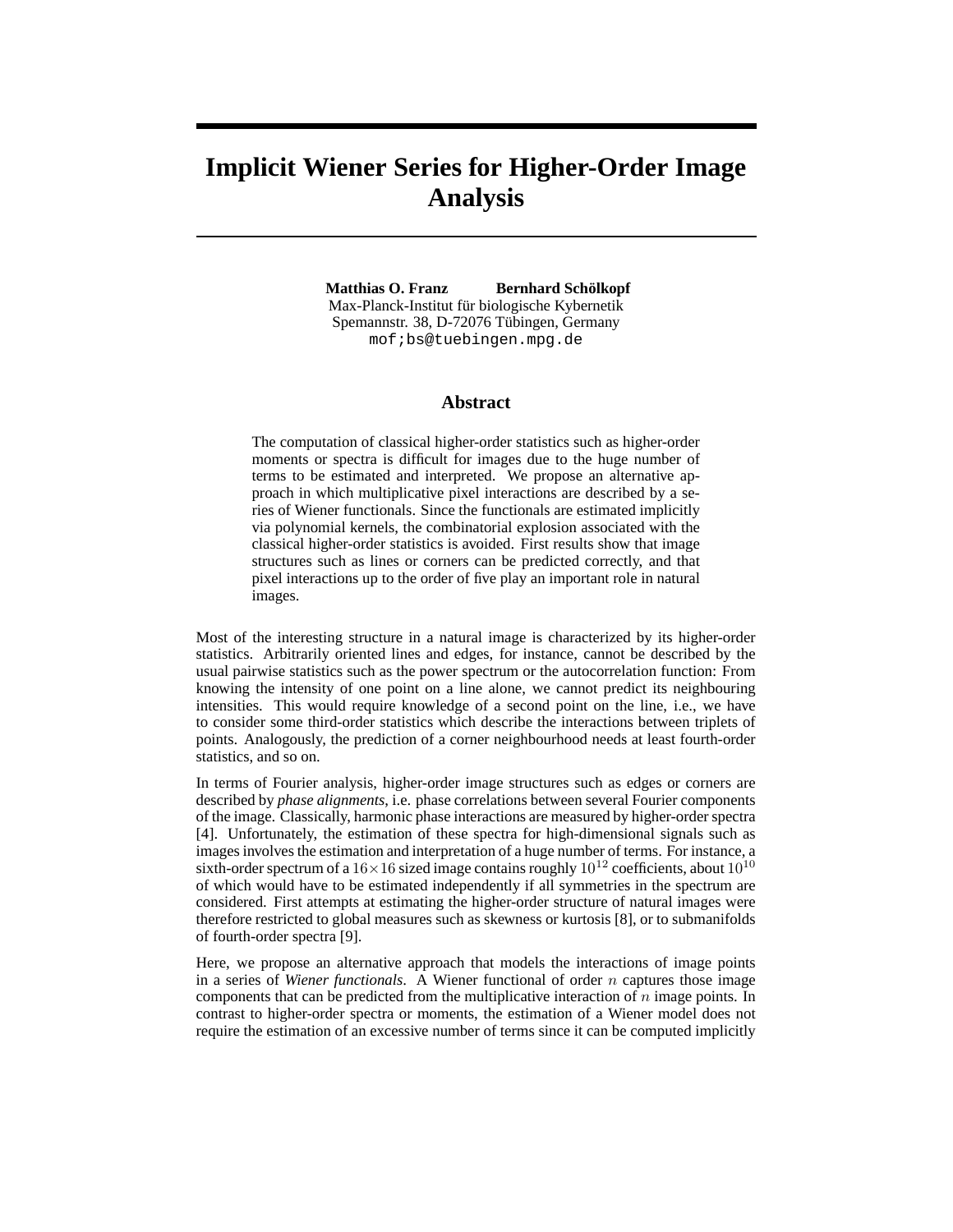via polynomial kernels. This allows us to decompose an image into components that are characterized by interactions of a given order.

In the next section, we introduce the Wiener expansion and discuss its capability of modeling higher-order pixel interactions. The implicit estimation method is described in Sect. 2, followed by some examples of use in Sect. 3. We conclude in Sect. 4 by briefly discussing the results and possible improvements.

#### **1 Modeling pixel interactions with Wiener functionals**

For our analysis, we adopt a prediction framework: Given a  $d \times d$  neighbourhood of an image pixel, we want to predict its gray value from the gray values of the neighbours. We are particularly interested to which extent interactions of different orders contribute to the overall prediction. Our basic assumption is that the dependency of the central pixel value y on its neighbours  $x_i$ ,  $i = 1, ..., m = d^2 - 1$  can be modeled as a series

$$
y = H_0[\mathbf{x}] + H_1[\mathbf{x}] + H_2[\mathbf{x}] + \dots + H_n[\mathbf{x}] + \dots
$$
 (1)

of discrete *Volterra functionals*

$$
H_0[\mathbf{x}] = h_0 = \text{const.} \quad \text{and} \quad H_n[\mathbf{x}] = \sum_{i_1=1}^m \cdots \sum_{i_n=1}^m h_{i_1 \dots i_n}^{(n)} x_{i_1} \dots x_{i_n}. \tag{2}
$$

Here, we have stacked the grayvalues of the neighbourhood into the vector  $x =$  $(x_1, \ldots, x_m)^\top \in \mathbb{R}^m$ . The discrete *n*th-order Volterra functional is, accordingly, a linear combination of all ordered nth-order monomials of the elements of x with  $m<sup>n</sup>$  coefficients  $h_{i_1...i_n}^{(n)}$ . Volterra functionals provide a controlled way of introducing multiplicative interactions of image points since a functional of order  $n$  contains all products of the input of order  $n$ . In terms of higher-order statistics, this means that we can control the order of the statistics used since an nth-order Volterra series leads to dependencies between maximally  $n + 1$  pixels.

Unfortunately, Volterra functionals are not orthogonal to each other, i.e., depending on the input distribution, a functional of order  $n$  generally leads to additional lower-order interactions. As a result, the output of the functional will contain components that are proportional to that of some lower-order monomials. For instance, the output of a second-order Volterra functional for Gaussian input generally has a mean different from zero [5]. If one wants to estimate the zeroeth-order component of an image (i.e., the constant component created without pixel interactions) the constant component created by the second-order interactions needs to be subtracted. For general Volterra series, this correction can be achieved by decomposing it into a new series  $y = G_0[\mathbf{x}] + G_1[\mathbf{x}] + \cdots + G_n[\mathbf{x}] + \cdots$  of functionals  $G_n[x]$  that are uncorrelated, i.e., orthogonal with respect to the input. The resulting *Wiener functionals*<sup>1</sup>  $G_n[\mathbf{x}]$  are linear combinations of Volterra functionals up to order n. They are computed from the original Volterra series by a procedure akin to Gram-Schmidt orthogonalization [5]. It can be shown that any Wiener expansion of finite degree minimizes the mean squared error between the true system output and its Volterra series model [5]. The orthogonality condition ensures that a Wiener functional of order  $n$  captures only the component of the image created by the multiplicative interaction of  $n$  pixels. In contrast to general Volterra functionals, a Wiener functional is orthogonal to all monomials of lower order [5].

So far, we have not gained anything compared to classical estimation of higher-order moments or spectra: an *n*th-order Volterra functional contains the same number of terms as

<sup>&</sup>lt;sup>1</sup> Strictly speaking, the term *Wiener functional* is reserved for orthogonal Volterra functionals with respect to Gaussian input. Here, the term will be used for orthogonalized Volterra functionals with arbitrary input distributions.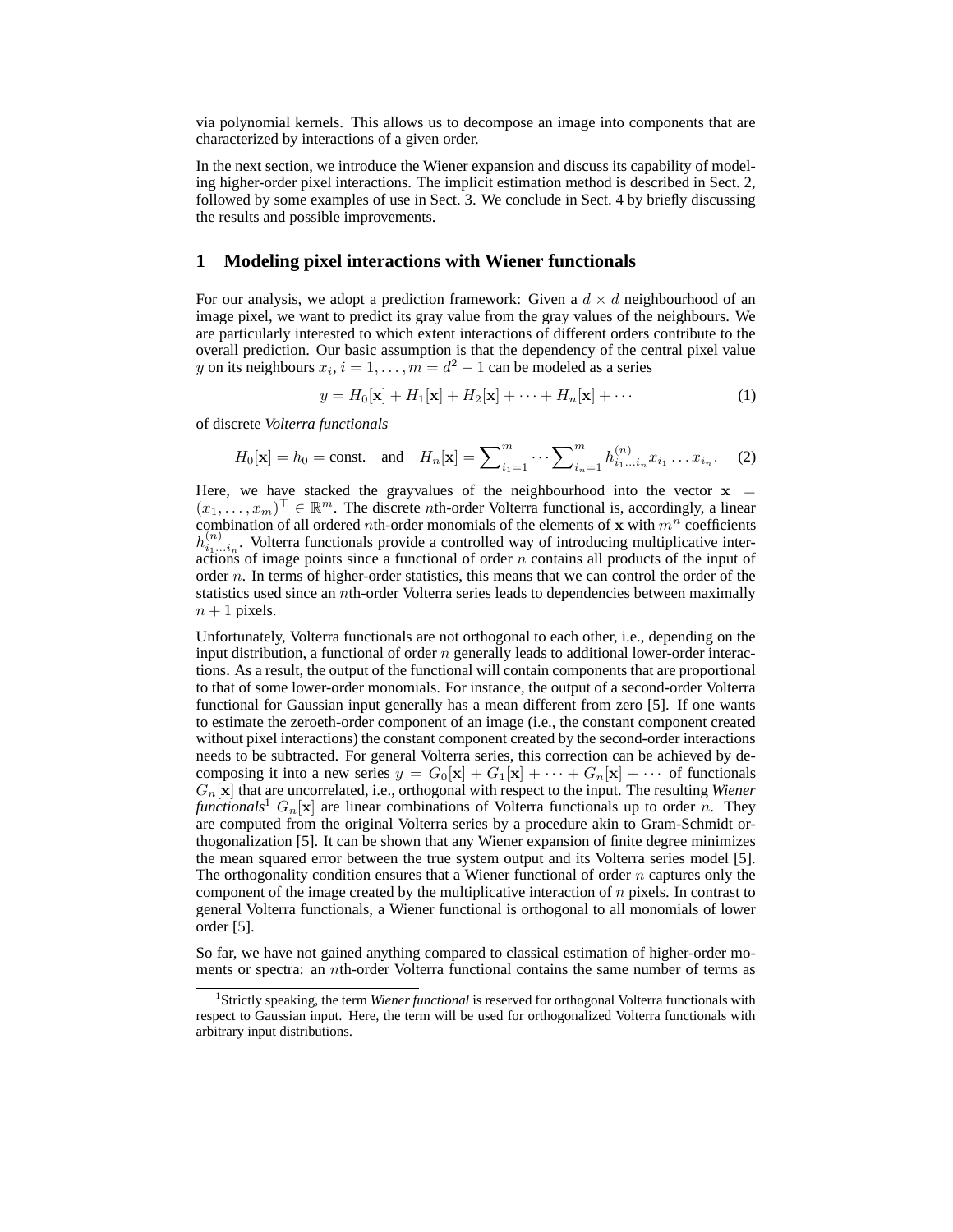the corresponding  $n + 1$ -order spectrum, and a Wiener functional of the same order has an even higher number of coefficients as it consists also of lower-order Volterra functionals. In the next section, we will introduce an implicit representation of the Wiener series using polynomial kernels which allows for an efficient computation of the Wiener functionals.

#### **2 Estimating Wiener series by regression in RKHS**

**Volterra series as linear functionals in RKHS.** The nth-order Volterra functional is a weighted sum of all nth-order monomials of the input vector x. We can interpret the evaluation of this functional for a given input x as a map  $\phi_n$  defined for  $n = 0, 1, 2, \ldots$  as

$$
\phi_0(\mathbf{x}) = 1
$$
 and  $\phi_n(\mathbf{x}) = (x_1^n, x_1^{n-1}x_2, \dots, x_1x_2^{n-1}, x_2^n, \dots, x_m^n)$  (3)

such that  $\phi_n$  maps the input  $\mathbf{x} \in \mathbb{R}^m$  into a vector  $\phi_n(\mathbf{x}) \in \mathbb{F}_n = \mathbb{R}^{m^n}$  containing all  $m^n$ ordered monomials of degree n. Using  $\phi_n$ , we can write the nth-order Volterra functional in Eq. (2) as a scalar product in  $\mathbb{F}_n$ ,

$$
H_n[\mathbf{x}] = \eta_n^\top \phi_n(\mathbf{x}),\tag{4}
$$

with the coefficients stacked into the vector  $\eta_n = (h_{1,1,1}^{(n)}, h_{1,2,1}^{(n)}, h_{1,3,1}^{(n)}, \dots)^\top \in \mathbb{F}_n$ . The same idea can be applied to the entire pth-order Volterra series. By stacking the maps  $\phi_n$  into a single map  $\phi^{(p)}(\mathbf{x}) = (\phi_0(\mathbf{x}), \phi_1(\mathbf{x}), \dots, \phi_p(\mathbf{x}))^\top$ , one obtains a mapping from  $\mathbb{R}^m$  into  $\mathbb{F}^{(p)} = \mathbb{R} \times \mathbb{R}^m \times \mathbb{R}^{m^2} \times \ldots \mathbb{R}^{m^p} = \mathbb{R}^M$  with dimensionality  $M = \frac{1 - m^{p+1}}{1 - m}$ . The entire pth-order Volterra series can be written as a scalar product in  $\mathbb{F}^{(p)}$ 

$$
\sum_{n=0}^{p} H_n[\mathbf{x}] = (\eta^{(p)})^{\top} \phi^{(p)}(\mathbf{x})
$$
\n(5)

with  $\eta^{(p)} \in \mathbb{F}^{(p)}$ . Below, we will show how we can express  $\eta^{(p)}$  as an expansion in terms of the training points. This will dramatically reduce the number of parameters we have to estimate.

This procedure works because the space  $\mathbb{F}_n$  of *n*th-order monomials has a very special property: it has the structure of a *reproducing kernel Hilbert space (RKHS)*. As a consequence, the dot product in  $\mathbb{F}_n$  can be computed by evaluating a positive definite kernel function  $k_n(\mathbf{x}_1, \mathbf{x}_2)$ . For monomials, one can easily show that (e.g., [6])

$$
\phi_n(\mathbf{x}_1)^\top \phi_n(\mathbf{x}_2) = (\mathbf{x}_1^\top \mathbf{x}_2)^n =: k_n(\mathbf{x}_1, \mathbf{x}_2). \tag{6}
$$

Since  $\mathbb{F}^{(p)}$  is generated as a direct sum of the single spaces  $\mathbb{F}_n$ , the associated scalar product is simply the sum of the scalar products in the  $\mathbb{F}_n$ :

$$
\phi^{(p)}(\mathbf{x}_1)^\top \phi^{(p)}(\mathbf{x}_2) = \sum_{n=0}^p (\mathbf{x}_1^\top \mathbf{x}_2)^n = k^{(p)}(\mathbf{x}_1, \mathbf{x}_2). \tag{7}
$$

Thus, we have shown that the discretized Volterra series can be expressed as a linear functional in a  $\text{R}\text{K}\text{H}\text{S}^2$ .

**Linear regression in RKHS.** For our prediction problem (1), the RKHS property of the Volterra series leads to an efficient solution which is in part due to the so called *representer theorem* (e.g., [6]). It states the following: suppose we are given  $N$  observations

<sup>&</sup>lt;sup>2</sup>A similar approach has been taken by [1] using the inhomogeneous polynomial kernel  $k_{inh}^{(p)}(\mathbf{x}_1, \mathbf{x}_2) = (1 + \mathbf{x}_1^{\top} \mathbf{x}_2)^p$ . This kernel implies a map  $\phi_{inh}$  into the same space of monomials, but it weights the degrees of the monomials differently as can be seen by applying the binomial theorem.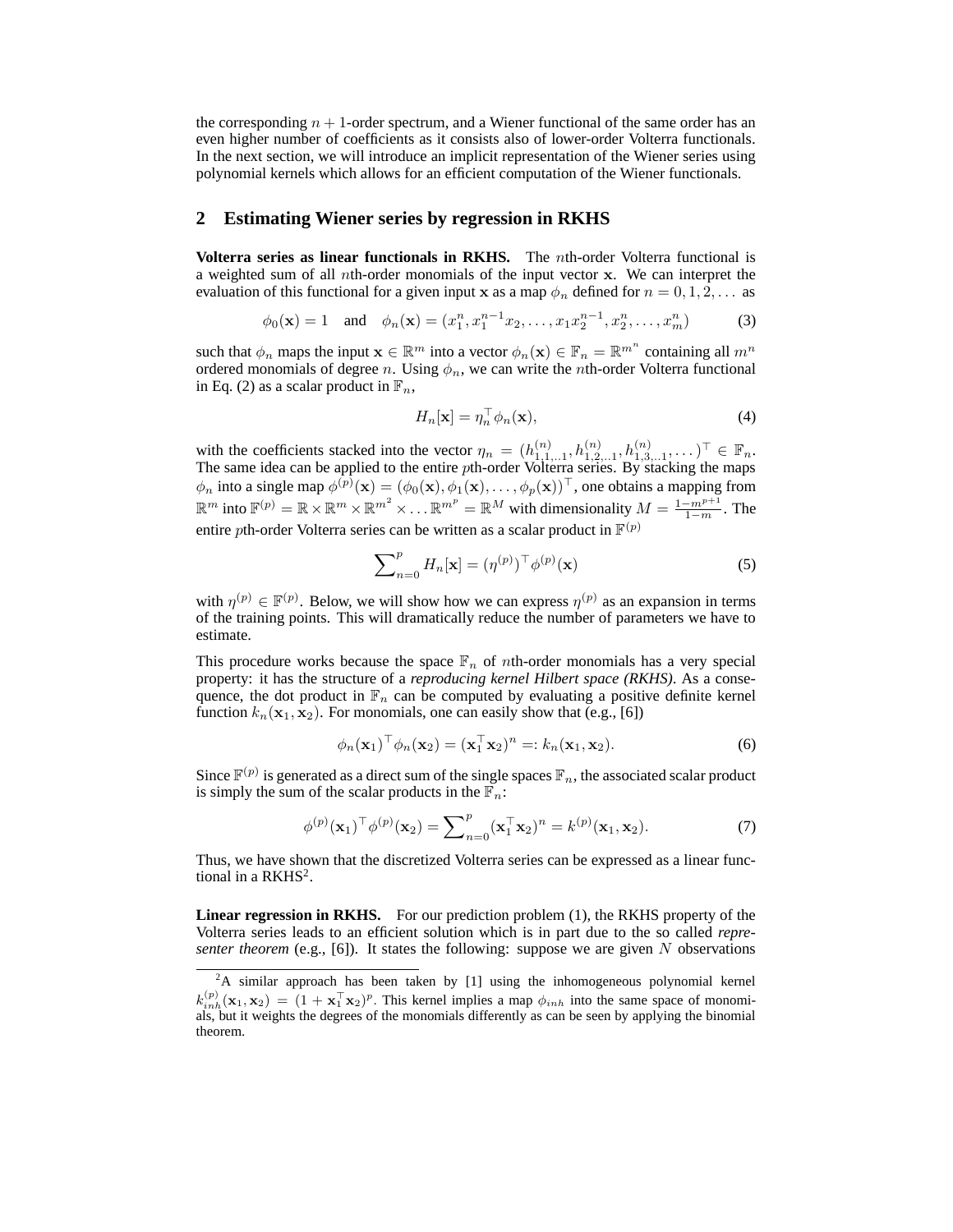$(\mathbf{x}_1, y_1), \ldots, (\mathbf{x}_N, y_N)$  of the function (1) and an arbitrary cost function c,  $\Omega$  is a nondecreasing function on  $\mathbb{R}_{>0}$  and  $\|.\|_{\mathbb{F}}$  is the norm of the RKHS associated with the kernel k. If we minimize an objective function

$$
c((\mathbf{x}_1, y_1, f(\mathbf{x}_1)), \dots, (\mathbf{x}_N, y_N, f(\mathbf{x}_N))) + \Omega(||f||_{\mathbb{F}}),
$$
\n(8)

over all functions in the RKHS, then an optimal solution<sup>3</sup> can be expressed as

$$
f(\mathbf{x}) = \sum_{j=1}^{N} a_j k(\mathbf{x}, \mathbf{x}_j), \quad a_j \in \mathbb{R}.
$$
 (9)

In other words, although we optimized over the entire RKHS including functions which are defined for arbitrary input points, it turns out that we can always express the solution in terms of the observations  $x_j$  only. Hence the optimization problem over the extremely large number of coefficients  $\eta^{(p)}$  in Eq. (5) is transformed into one over N variables  $a_j$ .

Let us consider the special case where the cost function is the mean squared error,  $c((\mathbf{x}_1,y_1,f(\mathbf{x}_1)),\ldots,(\mathbf{x}_N,y_N,f(\mathbf{x}_N))) = \frac{1}{N}\sum_{j=1}^N(f(\mathbf{x}_j)-y_j)^2$ , and the regularizer  $\Omega$  is zero<sup>4</sup>. The solution for  $\mathbf{a} = (a_1, \dots, a_N)$  is readily computed by setting the derivative of (8) with respect to the vector a equal to zero; it takes the form a = K<sup>−</sup><sup>1</sup>y with the *Gram matrix* defined as  $K_{ij} = k(\mathbf{x}_i, \mathbf{x}_j)$ , hence<sup>5</sup>

$$
y = f(\mathbf{x}) = \mathbf{a}^\top \mathbf{z}(\mathbf{x}) = \mathbf{y}^\top K^{-1} \mathbf{z}(\mathbf{x}),\tag{10}
$$

where  $\mathbf{z}(\mathbf{x}) = (k(\mathbf{x}, \mathbf{x}_1), k(\mathbf{x}, \mathbf{x}_2), \dots k(\mathbf{x}, \mathbf{x}_N))^{\top} \in \mathbb{R}^N$ .

**Implicit Wiener series estimation.** As we stated above, the *pth*-degree Wiener expansion is the pth-order Volterra series that minimizes the squared error. This can be put into the regression framework: since any finite Volterra series can be represented as a linear functional in the corresponding RKHS, we can find the pth-order Volterra series that minimizes the squared error by linear regression. This, by definition, must be the pth-degree Wiener series since no other Volterra series has this property<sup>6</sup>. From Eqn. (10), we obtain the following expressions for the implicit Wiener series

$$
G_0[\mathbf{x}] = \frac{1}{N} \mathbf{y}^\top \mathbf{1}, \quad \sum_{n=0}^p G_n[\mathbf{x}] = \sum_{n=0}^p H_n[\mathbf{x}] = \mathbf{y}^\top K_p^{-1} \mathbf{z}^{(p)}(\mathbf{x}) \tag{11}
$$

where the Gram matrix  $K_p$  and the coefficient vector  $\mathbf{z}^{(p)}(\mathbf{x})$  are computed using the kernel from Eq. (7) and  $\mathbf{1} = (1, 1, \dots)^\top \in \mathbb{R}^N$ . Note that the Wiener series is represented only implicitly since we are using the RKHS representation as a sum of scalar products with the training points. Thus, we can avoid the "curse of dimensionality", i.e., there is no need to compute the possibly large number of coefficients explicitly.

The explicit Volterra and Wiener expansions can be recovered from Eq. (11) by collecting all terms containing monomials of the desired order and summing them up. The individual nth-order Volterra functionals in a Wiener series of degree  $p > 0$  are given implicitly by

$$
H_n[\mathbf{x}] = \mathbf{y}^\top K_p^{-1} \mathbf{z}_n(\mathbf{x}) \tag{12}
$$

with  $\mathbf{z}_n(\mathbf{x}) = ((\mathbf{x}_1^\top \mathbf{x})^n, (\mathbf{x}_2^\top \mathbf{x})^n, \dots, (\mathbf{x}_N^\top \mathbf{x})^n)^\top$ . For  $p = 0$  the only term is the constant zero-order Volterra functional  $H_0[\mathbf{x}] = G_0[\mathbf{x}]$ . The coefficient vector  $\eta_n =$  $(h_{1,1,\ldots,1}^{(n)}, h_{1,2,\ldots,1}^{(n)}, h_{1,3,\ldots,1}^{(n)}, \ldots)^\top$  of the explicit Volterra functional is obtained as

$$
\eta_n = \Phi_n^\top K_p^{-1} \mathbf{y} \tag{13}
$$

<sup>&</sup>lt;sup>3</sup> for conditions on uniqueness of the solution, see [6]

<sup>&</sup>lt;sup>4</sup>Note that this is different from the regularized approach used by [1]. If  $\Omega$  is not zero, the resulting Volterra series are different from the Wiener series since they are not orthogonal with respect to the input.

<sup>&</sup>lt;sup>5</sup>If K is not invertible,  $K^{-1}$  denotes the pseudo-inverse of K.

<sup>6</sup> assuming symmetrized Volterra kernels which can be obtained from any Volterra expanson.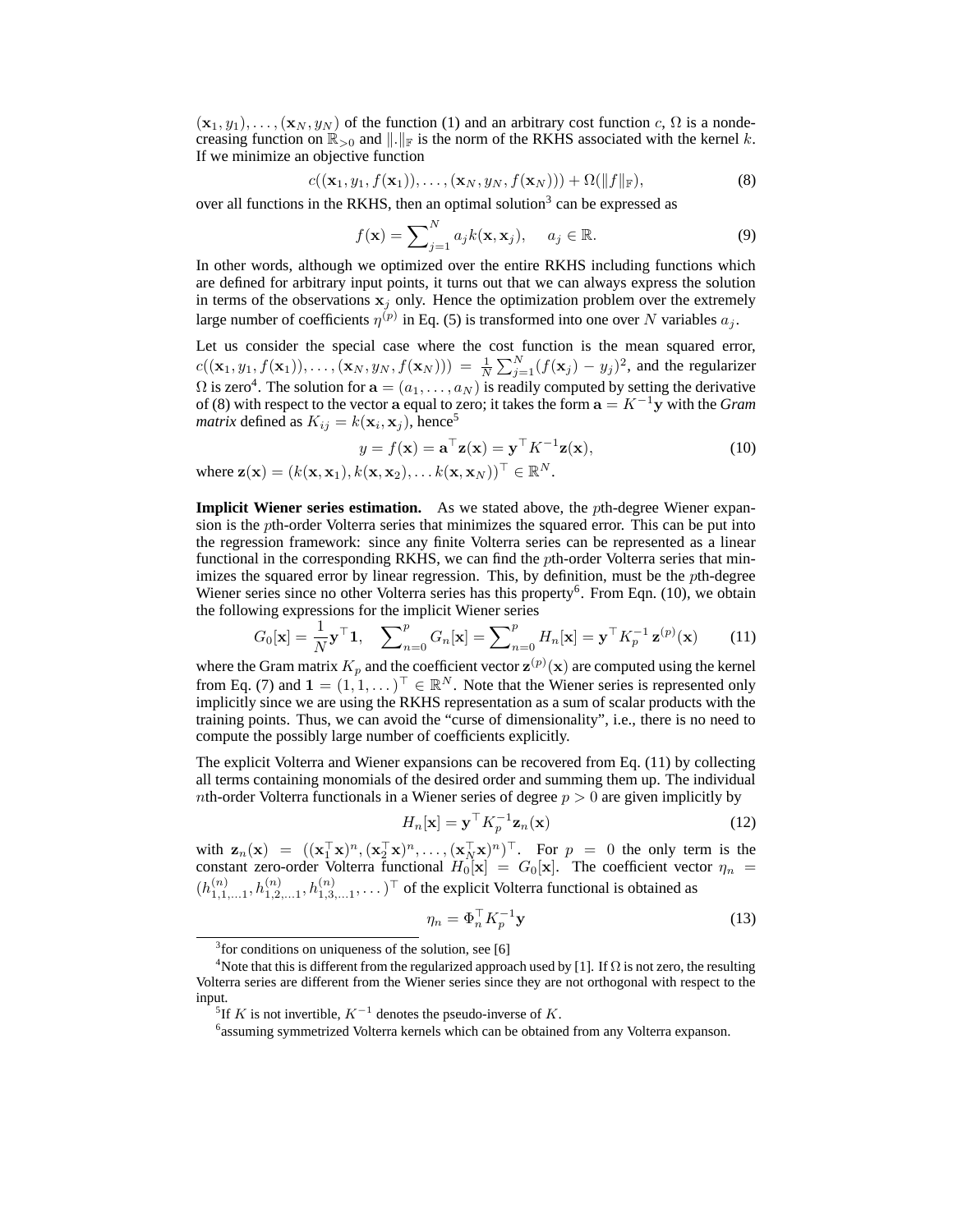using the design matrix  $\Phi_n = (\phi_n(\mathbf{x}_1)^{\top}, \phi_n(\mathbf{x}_1)^{\top}, \dots, \phi_n(\mathbf{x}_1)^{\top})^{\top}$ . The individual Wiener functionals can only be recovered by applying the regression procedure twice. If we are interested in the *n*th-degree Wiener functional, we have to compute the solution for the kernels  $k^{(n)}(\mathbf{x}_1, \mathbf{x}_2)$  and  $k^{(n-1)}(\mathbf{x}_1, \mathbf{x}_2)$ . The Wiener functional for  $n > 0$  is then obtained from the difference of the two results as

$$
G_n[\mathbf{x}] = \sum_{i=0}^n G_i[\mathbf{x}] - \sum_{i=0}^{n-1} G_i[\mathbf{x}] = \mathbf{y}^\top \left[ K_n^{-1} \mathbf{z}^{(n)}(\mathbf{x}) - K_{n-1}^{-1} \mathbf{z}^{(n-1)}(\mathbf{x}) \right]. \tag{14}
$$

The corresponding ith-order Volterra functionals of the nth-degree Wiener functional are computed analogously to Eqns. (12) and (13) [3].

**Orthogonality.** The resulting Wiener functionals must fulfill the orthogonality condition which in its strictest form states that a  $p$ th-degree Wiener functional must be orthogonal to all monomials in the input of lower order. Formally, we will prove the following

**Theorem 1** *The functionals obtained from Eq. (14) fulfill the orthogonality condition*

$$
E\left[m(\mathbf{x})G_p[\mathbf{x}]\right] = 0\tag{15}
$$

where E denotes the expectation over the input distribution and  $m(\mathbf{x})$  an arbitrary ith*order monomial with* i < p*.*

We will show that this a consequence of the least squares fit of any linear expansion in a set of basis functions of the form  $y = \sum_{j=1}^{M} \gamma_j \varphi_j(\mathbf{x})$ . In the case of the Wiener and Volterra expansions, the basis functions  $\varphi_j(\mathbf{x})$  are monomials of the components of x.

We denote the error of the expansion as  $e(\mathbf{x}) = y - \sum_{j=1}^{M} \gamma_j \varphi_j(\mathbf{x}_i)$ . The minimum of the expected quadratic loss L with respect to the expansion coefficient  $\gamma_k$  is given by

$$
\frac{\partial L}{\partial \gamma_k} = \frac{\partial}{\partial \gamma_k} E \|e(\mathbf{x})\|^2 = -2E \left[ \varphi_k(\mathbf{x}) e(\mathbf{x}) \right] = 0.
$$
 (16)

This means that, for an expansion in a set of basis functions minimizing the squared error, the error is orthogonal to all basis functions used in the expansion.

Now let us assume we know the Wiener series expansion (which minimizes the mean squared error) of a system up to degree  $p - 1$ . The approximation error is given by the sum of the higher-order Wiener functionals  $e(\mathbf{x}) = \sum_{n=p}^{\infty} G_n[\mathbf{x}]$ , so  $G_p[\mathbf{x}]$  is part of the error. As a consequence of the linearity of the expectation, Eq. (16) implies

$$
\sum_{n=p}^{\infty} E\left[\varphi_k(\mathbf{x}) G_n[\mathbf{x}]\right] = 0 \quad \text{and} \quad \sum_{n=p+1}^{\infty} E\left[\varphi_k(\mathbf{x}) G_n[\mathbf{x}]\right] = 0 \tag{17}
$$

for any  $\phi_k$  of order less than p. The difference of both equations yields  $E[\varphi_k(\mathbf{x})G_p[\mathbf{x}]]=$ 0, so that  $G_p[x]$  must be orthogonal to any of the lower order basis functions, namely to all monomials with order smaller than  $p$ .

### **3 Experiments**

**Toy examples.** In our first experiment, we check whether our intuitions about higher-order statistics described in the introduction are captured by the proposed method. In particular, we expect that arbitrarily oriented lines can only be predicted using third-order statistics. As a consequence, we should need at least a second-order Wiener functional to predict lines correctly.

Our first test image (size  $80 \times 110$ , upper row in Fig. 1) contains only lines of varying orientations. Choosing a  $5 \times 5$  neighbourhood, we predicted the central pixel using (11).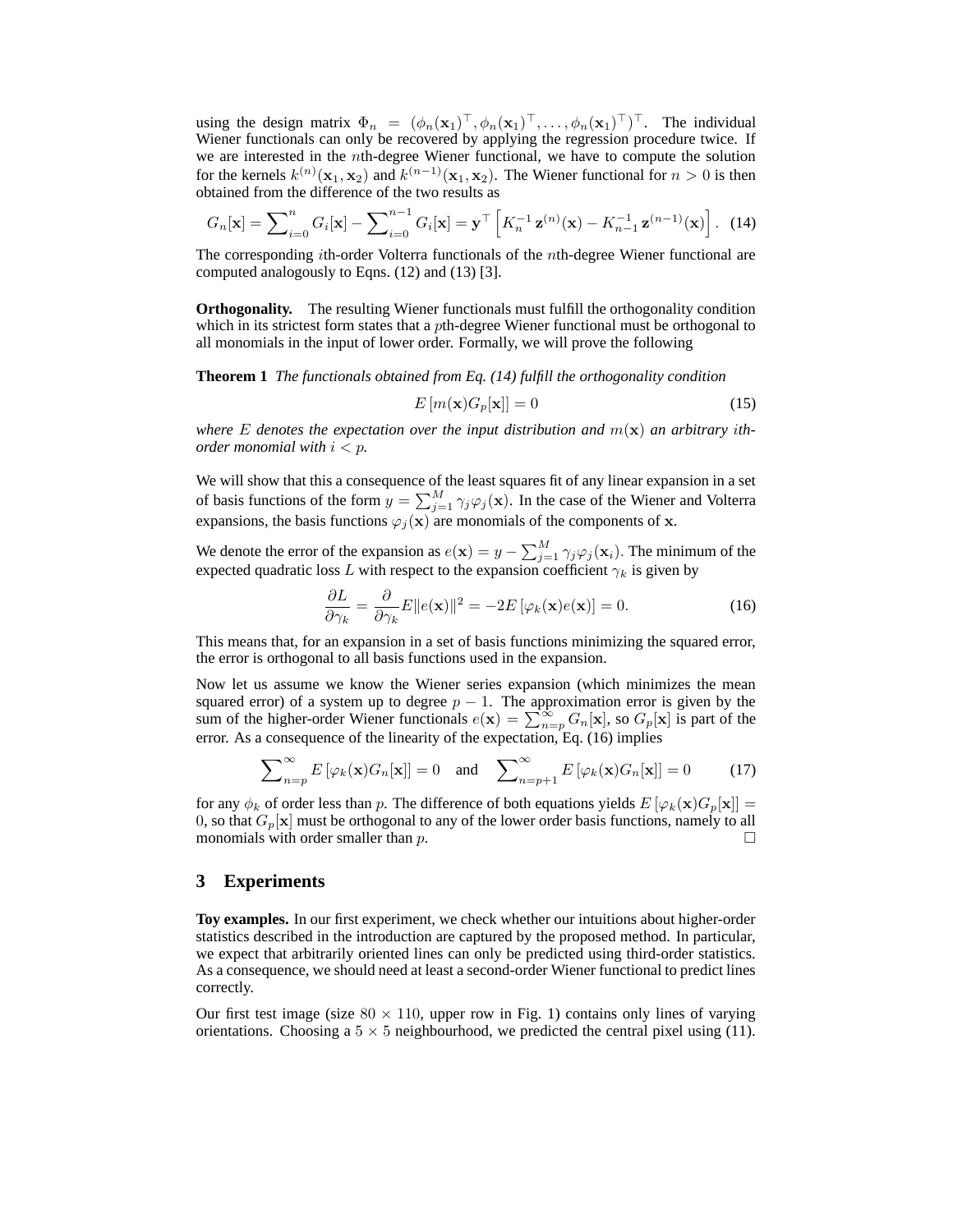

Figure 1: Higher-order components of toy images. The image components of different orders are created by the corresponding Wiener functionals. They are added up to obtain the different orders of reconstruction. Note that the constant 0-order component and reconstruction are identical. The reconstruction error (mse) is given as the mean squared error between the true grey values of the image and the reconstruction. Although the linear first-order model seems to reconstruct the lines, this is actually not true since the linear model just smoothes over the image (note its large reconstruction error). A correct prediction is only obtained by adding a second-order component to the model. The third-order component is only significant at crossings, corners and line endings.

Models of orders  $0 \dots 3$  were learned from the image by extracting the maximal training set of  $76 \times 106$  patches of size  $5 \times 5^7$ . The corresponding image components of order 0 to 3 were computed according to (14). Note the different components generated by the Wiener functionals can also be negative. In Fig. 1, they are scaled to the gray values [0..255]. The behaviour of the models conforms to our intuition: the linear model cannot capture the line structure of the image thus leading to a large reconstruction error which drops to nearly zero when a second-order model is used. The additional small correction achieved by the third-order model is mainly due to discretization effects.

Similar to lines, we expect that we need at least a third-order model to predict crossings or corners correctly. This is confirmed by the second and third test image shown in the corresponding row in Fig. 1. Note that the third-order component is only significant at crossings, corners and line endings. The fourth- and fifth-order terms (not shown) have only negligible contributions. The fact that the reconstruction error does not drop to zero for the third image is caused by the line endings which cannot be predicted to a higher accuracy than one pixel.

**Application to natural images.** Are there further predictable structures in natural images that are not due to lines, crossings or corners? This can be investigated by applying our method to a set of natural images (an example of size  $80 \times 110$  is depicted in Fig. 2). Our

 $7$ In contrast to the usual setting in machine learning, training and test set are identical in our case since we are not interested in *generalization* to other images, but in *analyzing* the higher-order components of the image at hand.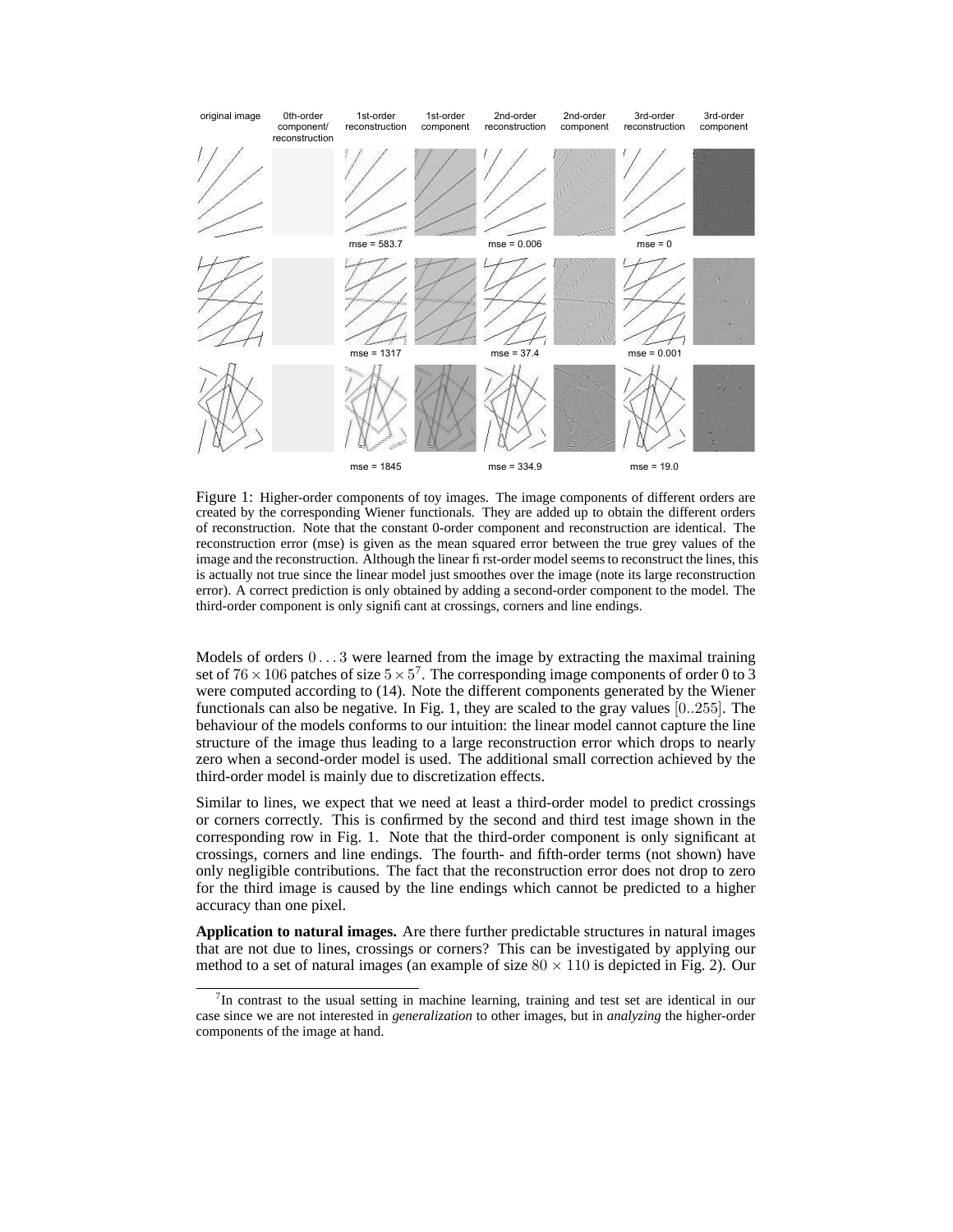

Figure 2: Higher-order components and reconstructions of a photograph. Interactions up to the fifth order play an important role. Note that significant components become sparser with increasing model order.

results on a set of 10 natural images of size  $50 \times 70$  show an an approximately exponential decay of the reconstruction error when more and more higher-order terms are added to the reconstruction (Fig. 3). Interestingly, terms up to order 5 still play a significant role, although the image regions with a significant component become sparser with increasing model order (see Fig. 2). Note that the nonlinear terms reduce the reconstruction error to almost 0. This suggests a high degree of higher-order redundancy in natural images that cannot be exploited by the usual linear prediction models.

## **4 Conclusion**

The implicit estimation of Wiener functionals via polynomial kernels opens up new possibilities for the estimation of higher-order image statistics. Compared to the classical methods such as higher-order spectra, moments or cumulants, our approach avoids the combinatorial explosion caused by the exponential increase of the number of terms to be estimated and interpreted. When put into a predictive framework, multiplicative pixel interactions of different orders are easily visualized and conform to the intuitive notions about image structures such as edges, lines, crossings or corners.

There is no one-to-one mapping between the classical higher-order statistics and multiplicative pixel interactions. Any nonlinear Wiener functional, for instance, creates infinitely many correlations or cumulants of higher order, and often also of lower order. On the other